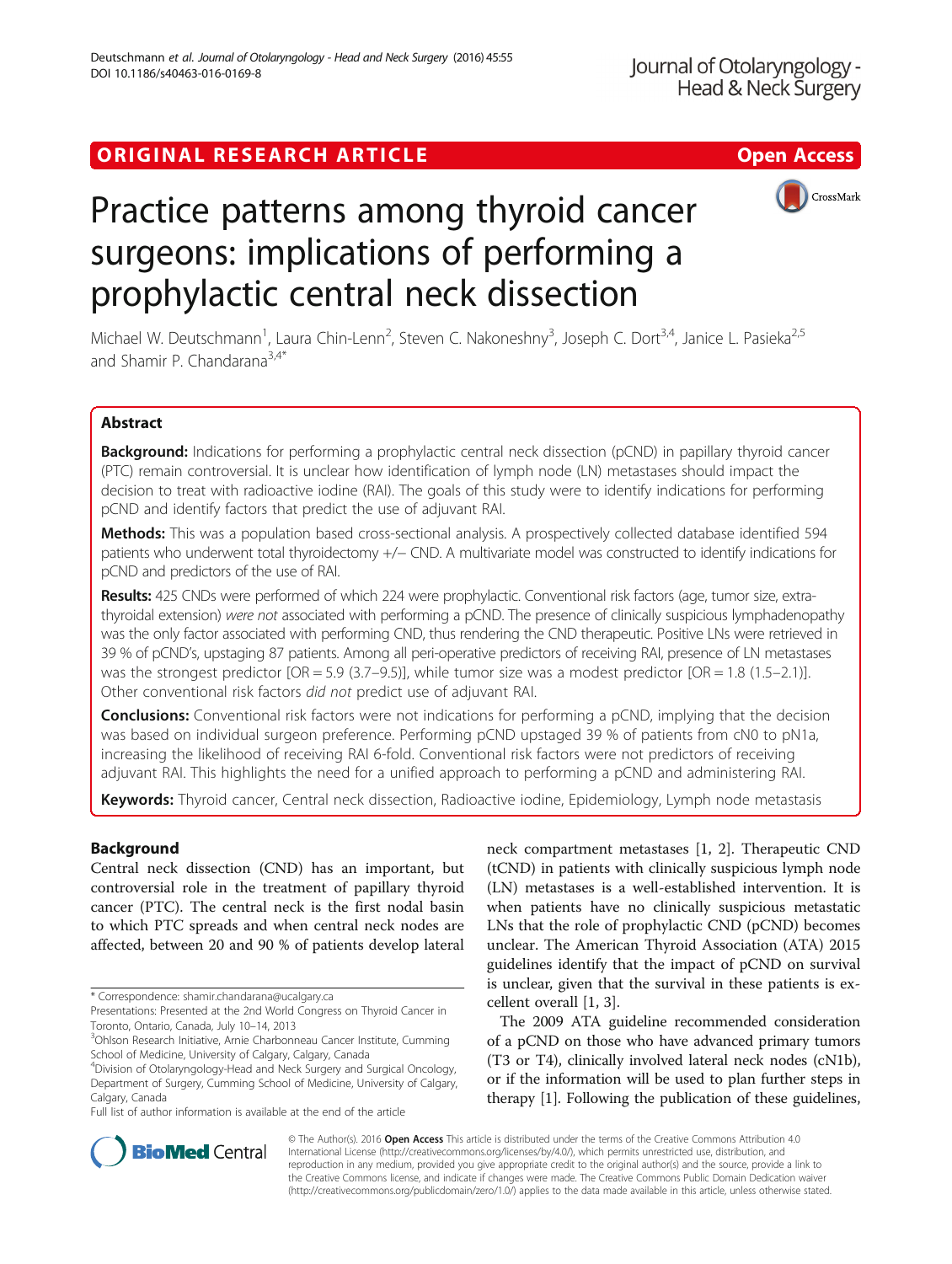<span id="page-1-0"></span>there was much debate in the surgical community as to the value of pCND in all or even in high risk PTC patients. Metastatic central compartment LN's have been shown to be associated with risk factors such as gender, primary tumor size, BRAF mutations, primary extrathyroidal extension and evidence of lateral cervical LN metastases, leading some authors to utilize these features as indications for performing a pCND [[4](#page-4-0)–[6](#page-4-0)]. Small studies demonstrated that cervical LN metastases may affect overall survival in well differentiated thyroid cancer (WDTC) [[7, 8\]](#page-5-0). In contrast, however, other large epidemiologic studies do not support the impact of performing a pCND on survival [[9, 10](#page-5-0)]. A recent randomized controlled trial looking at the use of pCND in PTC showed undergoing pCND required fewer repeat doses of radioactive iodine (RAI), but significantly higher rates of permanent hypoparathyroidism [\[11](#page-5-0)]. The conflicting nature of the data led most surgeons to devise personal algorithms for when to perform a pCND, as well as the extent of the pCND (unilateral vs. bilateral CND).

Therefore, the objective of this study was to identify the pre-operative indications associated with performing a pCND among surgeons in the province of Alberta. We hypothesized that surgical decision-making was consistent with the ATA guidelines, with high-risk factors such as advanced age, larger primary tumor and evidence of extrathyroidal extension influencing a surgeon to perform a pCND. The second goal of this study was to determine predictors of receiving adjuvant RAI. We hypothesized that conventional risk factors would predict the use of RAI.

## Methods

Thyroid surgeons in the province of Alberta have the ability to record pre- and intra-operative data pertaining to patients undergoing thyroid surgery using a prospectively collected synoptic operative reporting system, known as the Alberta WebSMR. [\[12\]](#page-5-0) The resulting data includes pre-operative parameters such as demographics, pre-operative staging, and evidence of any clinically suspicious LNs in the neck. It also contains perioperative information such as size of the tumor, intraoperative findings, and intra-operative complications. This database was used to identify our patient cohort, and to provide pre-operative and peri-operative data.

All patients identified via the Alberta WebSMR database with a diagnosis of PTC who underwent, at minimum, completion or total thyroidectomy, with or without CND between January 1, 2009 and July 31, 2012 were included for analysis. Patient demographic data including gender and age were collected. Surgical data such as stage of cancer, type of surgery performed, extent of CND (unilateral vs. bilateral) and evidence of extrathyroidal extension were also collected. Pathology reports were reviewed to collect overall LN yield, number of pathologic LNs identified in the neck dissection sample, and final pathologic stage. The use and dosage of RAI was also recorded.

### Statistical analysis

Patient demographics, as well as pre-operative and intraoperative variables were compared between those who did and did not receive CND to determine associations between these factors and performing a CND. Categorical variables were compared using either a chi square or Fisher exact test as appropriate, while continuous variables were compared using either a Student's t-test or Wilcoxon rank-sum test as appropriate. A  $p$ -value of less than or equal to 0.05 was deemed significant for all analyses.

With respect to identifying factors that predicted the use of RAI, a multivariable logistic regression model was constructed using 'high-risk' predictors (from the literature) as well as those predictors that met with statistical significance on univariate analysis. Odds ratios and confidence intervals for significant predictors were calculated. All final multivariable regression models were evaluated for goodness-of fit, model stability and influential observations.

Statistical analysis was performed using Stata (version 12.1, StataCorp LP, College Station, TX).

This study was reviewed and approved by the Alberta Cancer Research Ethics Committee.

#### Results

Table [1](#page-2-0) illustrates demographic and tumor characteristics, stratified by whether or not a patient underwent a CND. In total, 594 patients treated by 18 surgeons were included in our initial cohort. Of those, 425 (72 %) patients underwent CND. There were 313 unilateral and 112 bilateral CND with mean total LN yields of 7.4 +/− 6.3 nodes and 11.9 +/− 7.5 nodes respectively. Of the 425 patients that underwent CND, 224 (53 %) underwent a pCND and 201 (47 %) a tCND. In the 224 patients undergoing a pCND, none of the conventional risk factors, such as pathologic tumor size, age, or evidence of extrathyroidal extension were identified as factors that influenced the decision to perform a pCND. Overall, only the presence of pre-operative clinically suspicious LNs was associated with a CND ( $p < 0.0001$ ), thus rendering the CND therapeutic.

Three hundred twenty-nine patients were identified that had no preoperative suspicion of LNs in the central neck, of which 224 (68 %) underwent a pCND and 87 (39 %) of these patients were found to have at least one positive metastatic LN upon final pathologic evaluation. Adjuvant RAI was then administered to 55 % of these 87 patients. Table [2](#page-2-0) demonstrates the results of the multivariable logistic regression model among patients who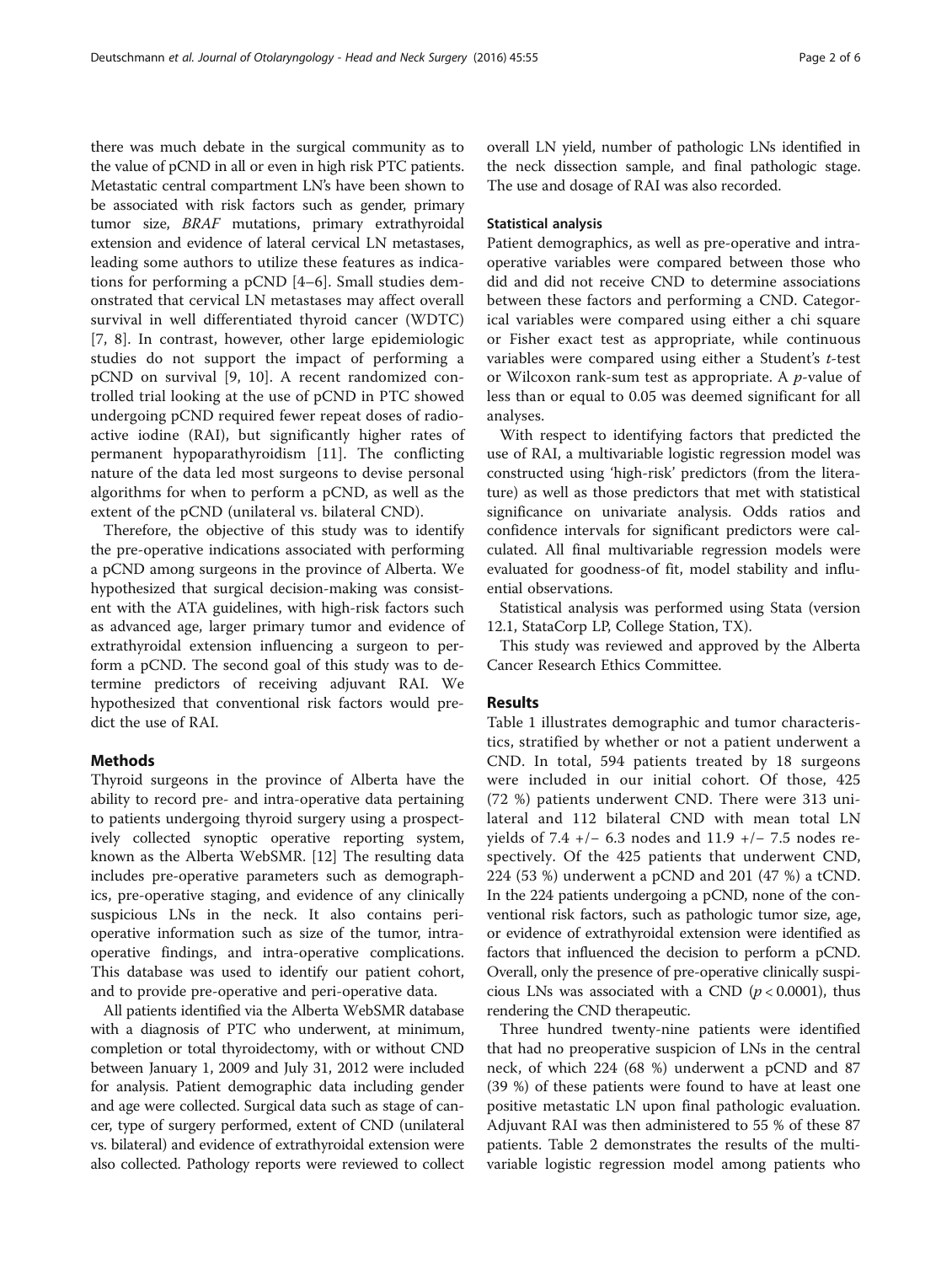CND central neck dissection, ns not significant

had a clinical N0 neck. On multivariate analysis, T stage was a modest predictor of receiving RAI [OR 1.83 (1.5–2.1)], while pathologic N Stage was the strongest predictor [OR 5.9 (3.7–9.5)]. The act of performing a pCND was found to be collinear with pathologic N stage, implying that performing a pCND increases the likelihood of receiving adjuvant RAI, due to the high chance of identification of LN metastases.

When stratifying patients based on number of nodes retrieved, patients with greater than 5 positive

Table 2 Logistic regression: Factors that predict administration of adjuvant RAI

| Predictor          | ΟR        |             | <i>p</i> -value |
|--------------------|-----------|-------------|-----------------|
| Pathologic T stage | 1.83      | $1.5 - 2.1$ | 0.0001          |
| Pathologic N stage | 5.9       | $3.7 - 9.5$ | 0.0001          |
| Age                | <b>NS</b> |             |                 |
| FTF                | <b>NS</b> |             |                 |

RAI radioactive iodine ablation, ETE extrathyroidal extension

No CND CND p value

169 0

<span id="page-2-0"></span>Table 1 Clinical and pathologic patient factors stratified by

Male 100 ns Female 126 325

Yes 6 81 <0.0001

No 105 224

Total Thyroidectomy with Ipsilateral CND 0 313 Total Thyroidectomy with Bilateral CND 0 112

T1a 32 79 ns T1b 46 106 T2 43 96 T3 20 93 T4a 2 14 T4b 0 2

M0 157 414 ns  $M1$  0 2 Tumor size (largest dimension in centimeters) 2.0 2.2 ns Extrathyroidal Extension present 3 3 20 ns

No. of patients 169 425 Age (years) 46.3 45.6 ns

whether patient received CND or not

Clinically suspicious lymph nodes in central neck

Total Thyroidectomy or Completion

Thyroidectomy alone

Sex

Procedure

T stage

M stage

| nodes were the most likely to receive RAI $[OR = 23.3]$ |  |  |  |  |  |
|---------------------------------------------------------|--|--|--|--|--|
| $(8.3, 65.3)$ ], followed by patients with 1 to 5 nodes |  |  |  |  |  |
| identified $[OR = 5.9 (3.8, 9.3)].$                     |  |  |  |  |  |

The flow chart in Fig. [1](#page-3-0) demonstrates how a surgeon's decision to perform a prophylactic CND affects a patient's management in our cohort. In the province of Alberta, 68 % of patients without clinical evidence of LN metastasis received a pCND. After having performed the pCND, occult LN metastasis would be discovered in 39 %, thus upstaging the patient. As a result of having pathologically positive LNs, these patients are almost 6 times more likely to receive RAI.

#### **Discussion**

The role of pCND has become a much-debated topic over the last several years. While there is little debate about how to manage clinically apparent central LN metastasis, the role of pCND is unclear [[1](#page-4-0)–[3\]](#page-4-0). A recent meta-analysis concluded that performing routine pCND increases the risk of temporary hypocalcaemia and does not improve loco-regional control [\[10](#page-5-0)]. This would argue that CND has some morbidity, but questionable efficacy. However, CND can provide prognostic information and influence the decision to administer RAI, leading some to advocate for more comprehensive staging and risk stratification [\[3](#page-4-0), [13](#page-5-0)]. Current literature reflects that conventional risk factors such as age of patient, tumor size, extrathyroidal invasion, and lateral neck disease are associated with a higher likelihood of occult disease in the central LN's, and as such are utilized as guidelines for performing a pCND [[4](#page-4-0)–[6\]](#page-4-0).

In the initial analysis tumors were divided into six categories based on T-stage, and there was no correlation between tumor size and pCND. In order to ensure that our analysis was not limited by the fact that some sub-categories of T-stage had a limited sample size, a separate post-hoc analysis was performed by first dichotomizing patients into only two groups based on  $T$  – stage (T1-2 vs. T3-4). There was a non-significant trend toward increased likelihood of pCND in the T3-4 group. We also dichotomized patients based on age (age <45 vs. age >45) and again, found no association between dichotomized age and pCND.

In contrast to what is assumed to be the reason behind the adoption of pCND in Alberta following the publication of the ATA guidelines in 2009, we were unable to identify any conventional risk factors that influenced the decision to perform a pCND. Three-hundred-twentynine patients had no suspicious nodes pre-operatively, and in this subset, factors such as advanced tumor size, age and evidence of extrathyroidal extension failed to differentiate those who did receive a pCND from those who did not. This deviation from the ATA demonstrates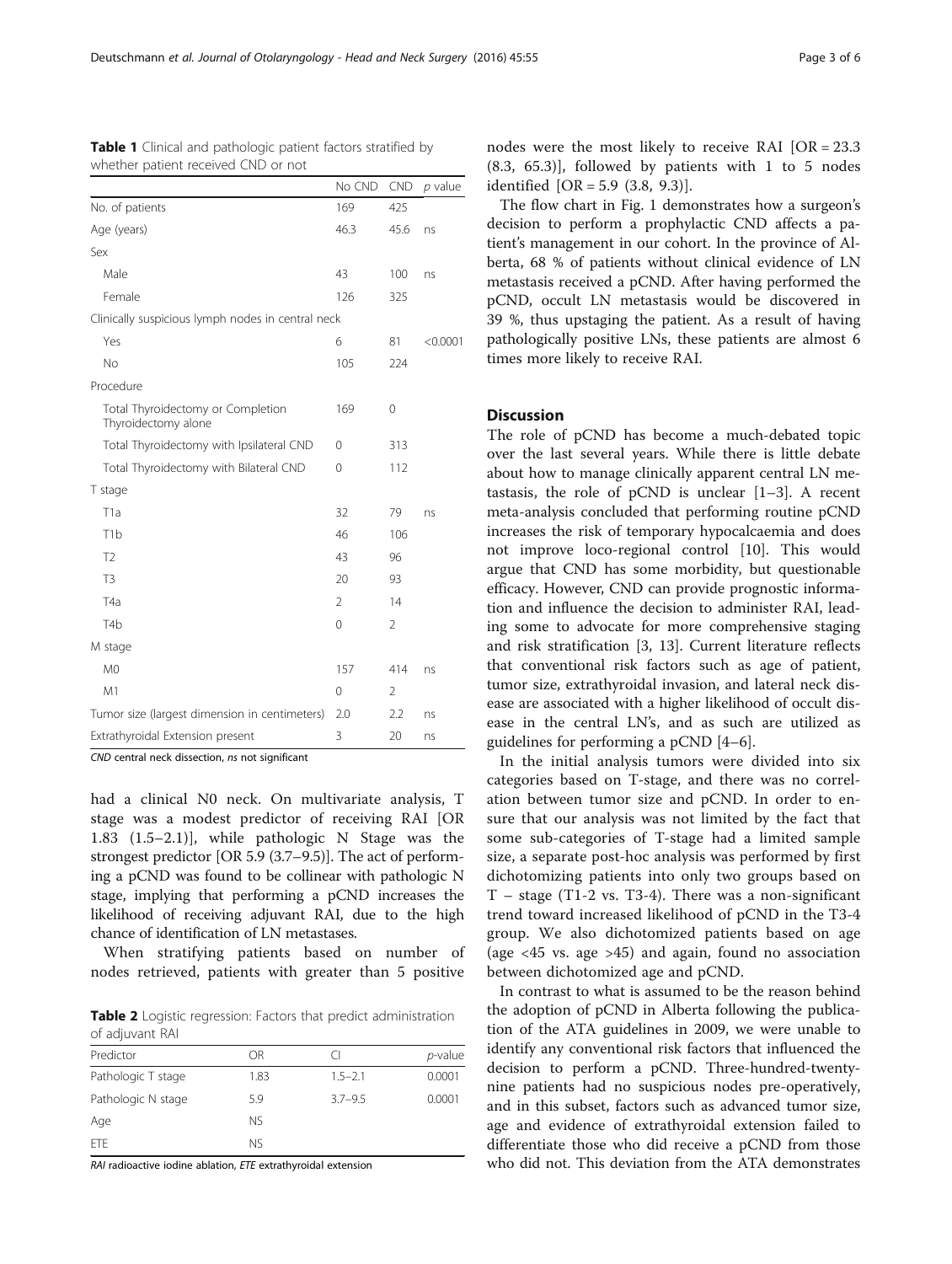<span id="page-3-0"></span>

that surgeons have developed a more surgeon-specific approach to performing a CND.

A recent study by the ATA showed that the number of pathologic LNs obtained in a CND may have more prognostic significance than simply the presence of any LN metastases [\[13\]](#page-5-0). This review found that prognosis changed only if 5 or more metastatic LNs were identified, emphasizing the need to perform a comprehensive CND. Previous work published by our group confirmed that comprehensive CNDs are being performed across our province [[14\]](#page-5-0). It was the belief of the senior authors that by providing better staging material, patients who might otherwise have been candidates for adjuvant therapy in the past could now be observed.

However this study demonstrated that the decision to perform a pCND lead to a downstream decision to administer adjuvant therapy. The strongest predictor of receiving adjuvant RAI was the presence of LN metastasis (pN stage), while tumor size (pT stage) was only a modest predictor. In the province of Alberta, 68 % of patients without clinical evidence of LN metastasis received a pCND, whereby occult LN metastases were discovered in 39 %, thus significantly upstaging the patient. In patients with pathologically positive LNs, the likelihood of receiving RAI was almost 6 times higher. While the adverse effects of RAI are relatively low, the potential benefit from this intervention has not been clarified in

the intermediate-risk patient population with a limited number of LN metastases. It is possible that a large number of these patients are being over-treated with adjuvant RAI [[15](#page-5-0)].

The new 2015 guidelines suggest that patients are considered low risk if they are clinically N0 or have  $\leq 5$ pathologic lymph nodes with micrometastasis (<0.2 cm in largest dimension), whereas patients that are clinically N1 or have >5 pathologic lymph nodes are considered intermediate risk. Patients with intermediate level of risk may derive some benefit from RAI. In our cohort, patients with greater than 5 positive nodes were the most likely group to receive RAI. Despite the fact that our cohort was assembled prior to the release of these updated guidelines, it would appear we are compliant with the current risk stratification. With further improvements in compliance to this proposed risk stratification, future patients may either be appropriately spared adjuvant RAI, or may more clearly warrant the use of adjuvant RAI, depending on risk level.

One limitation of this study is the variable compliance among surgeons in using the Alberta WebSMR synoptic reporting system. It is not mandatory for surgeons to utilize this database, thus, our data represents the majority, rather than the entirety, of thyroid procedures carried out in the province. While it is possible that some surgeons may be selective in which patients they enter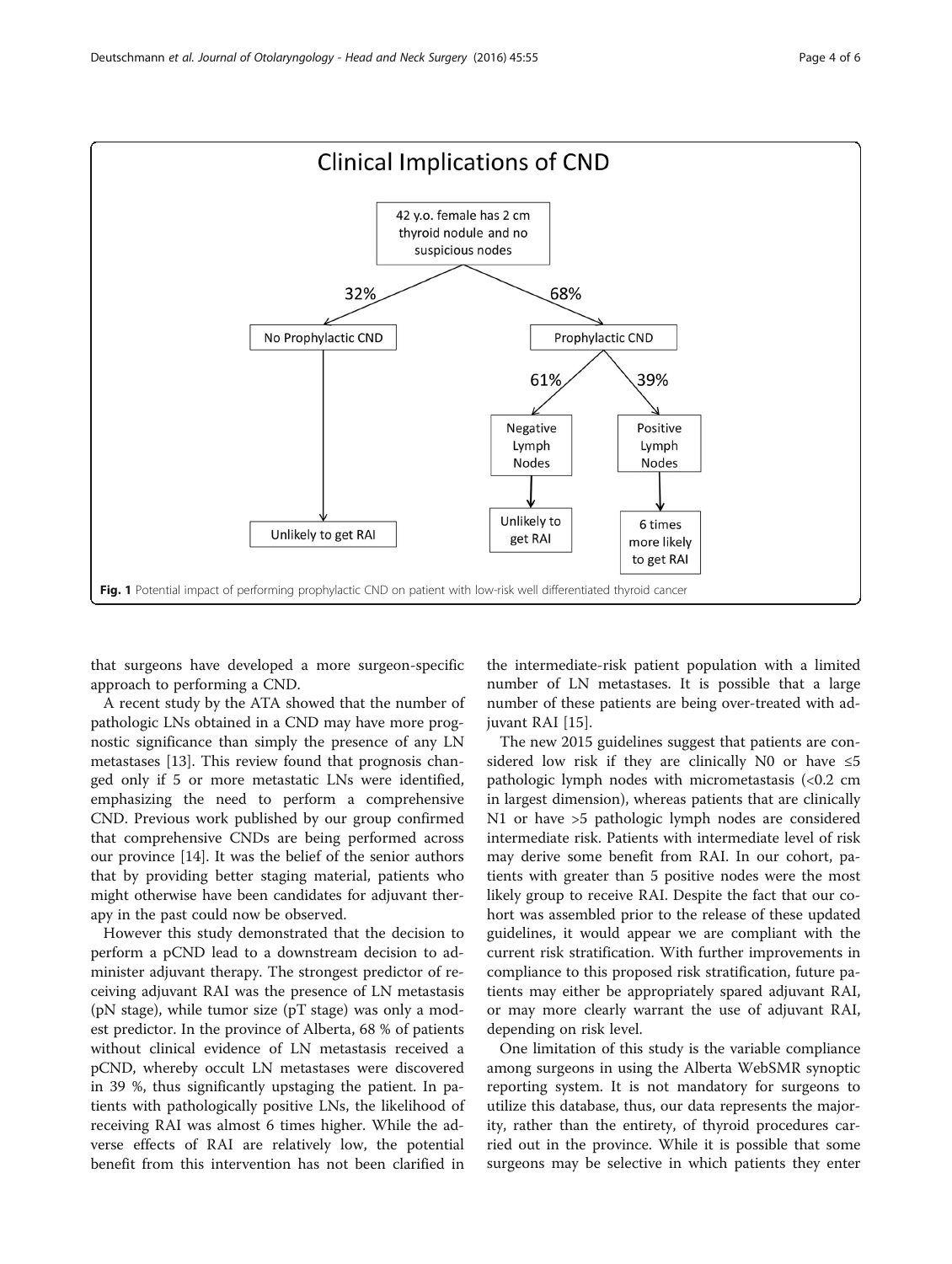<span id="page-4-0"></span>into the database, we believe that for those surgeons who do enter patients into the database, all consecutive patients are entered.

Although data for this study was collected over a short 3-year period, during this time endocrinologists in our province began to use baseline, post-operative stimulated thyroglobulin and low dose I131 whole body scans prior to administration of therapeutic doses of RAI. Therefore, it was not feasible to look at baseline stimulated thyroglobulin and whole body scans as factors that may predict the use of RAI in our cohort. It is therefore possible that there were other factors that influenced the administration of RAI then was analyzed.

This study is unique in that we were able to assess practice patterns among surgeons from different institutions and surgical disciplines. The homogeneity of the large sample size selected from the provincial population base of 3.6 million enables us to generalize our findings beyond institutional borders and renders the evaluation of a large number of independent predictors feasible. This study highlights the lack of consensus across the province both with respect to indications for performing a pCND as well as for receiving adjuvant RAI. Although the ATA guidelines are frequently referred to in addressing practice management, specialists in our province were not uniform in adherence. Rather, specialists appeared to develop individual, practice-based treatment algorithms as it relates to performing a pCND and administering RAI. With the recent publication of the 2015 ATA guidelines, refinement of the indications for pCND, risk stratification and utilization of RAI administration will need to be addressed within our provincial group of specialists. While there is often a lag time in guideline adherence, with the results from this study, our group is now ideally situated to institute an intervention that would improve consistency among specialists, and thus standardize treatment across the province.

#### Conclusions

Indications for performing a pCND appear to vary among surgeons across the province, and were not always consistent with conventional risk factors for high risk PTC. Currently, the only consistent factor that influences the decision to perform a CND is the presence of clinically detected suspicious lymphadenopathy. In the setting where no pre-operative suspicious nodes were apparent, 39 % of patients who underwent pCND had their nodal status upstaged and in these patients, the likelihood of receiving adjuvant RAI was increased 6-fold because of the identification of one or more metastatic LNs.

#### Acknowledgments

We would like to acknowledge Cancer Surgery Alberta for providing us access and use of their data and the Ohlson Research Initiative at the Cumming School of Medicine for their assistance in analyzing the data.

#### Funding Not applicable.

#### Availability of data and materials

The datasets analyzed during the current study available from the corresponding author on reasonable request.

#### Authors' contributions

MD, JP, and SC developed the initial concept and design, as well as analyzed and interpreted the data, and were major contributors to writing and preparing of the manuscript. JD analyzed and interpreted the data, and was a major contributor to writing of the manuscript. LL analyzed and interpreted the data and was a minor contributor to writing the manuscript. SN was primarily responsible for data analysis and was a minor contributor to writing the manuscript. All authors gave final approval for the manuscript to be published.

#### Competing interests

The authors declare that they have no competing interests.

#### Consent for publication

Not applicable.

#### Ethics approval and consent to participate

This study was reviewed and approved by the Alberta Cancer Research Ethics Committee. There is a statement of this within the [Methods](#page-1-0) section of the manuscript.

#### Author details

<sup>1</sup> Division of Otolaryngology-Head & Neck Surgery, Department of Surgery Red Deer Regional Hospital Center, Red Deer, Alberta, Canada. <sup>2</sup>Division of General Surgery and Surgical Oncology, Department of Surgery, Cumming School of Medicine, University of Calgary, Calgary, Canada. <sup>3</sup>Ohlson Research Initiative, Arnie Charbonneau Cancer Institute, Cumming School of Medicine, University of Calgary, Calgary, Canada. <sup>4</sup>Division of Otolaryngology-Head and Neck Surgery and Surgical Oncology, Department of Surgery, Cumming School of Medicine, University of Calgary, Calgary, Canada. <sup>5</sup> Division of Endocrinology, Department of Medicine, University of Calgary, Calgary, Alberta, Canada.

#### Received: 27 August 2016 Accepted: 24 October 2016 Published online: 28 October 2016

#### References

- 1. American Thyroid Association (ATA) Guidelines Taskforce on Thyroid Nodules and Differentiated Thyroid Cancer, Cooper DS, Doherty GM, Haugen BR, Kloos RT, Mandel SJ, Mazzaferri EL, et al. Revised american thyroid association management guidelines for patients with thyroid nodules and differentiated thyroid cancer. Thyroid. 2009;19(11):1167–214.
- 2. American Thyroid Association Surgery Working Group, American Association of Endocrine Surgeons, American Academy of Otolaryngology-Head and Neck Surgery, American Head and Neck Society, Carty SE, Cooper DS, Doherty GM, et al. Consensus statement on the terminology and classification of central neck dissection for thyroid cancer. Thyroid. 2009; 19(11):1153–8.
- 3. American Thyroid Association (ATA) Guidelines Taskforce on Thyroid Nodules and Differentiated Thyroid Cancer, Haugen BR, Alexander EK, Bible KC, Doherty GM, Mandel SJ, Nikiforov YE, et al. The 2015 American Thyroid Association management guidelines for adult patients with thyroid nodules and differentiated thyroid cancer. Thyroid. 2016;26(1):1–133.
- Jiang LH, Chen C, Tan Z, Lu XX, Hu SS, Wang QL, et al. Clinical characteristics related to central lymph node metastasis in cN0 papillary thyroid carcinoma: a retrospective study of 916 patients. Int J Endocrinol. 2014;2014:385787.
- 5. Howell GM, Nikiforova MN, Carty SE, Armstong MJ, Hodak SP, Stang MT, et al. BRAF V600E mutation independently predicts central compartment lymph node metastasis in patients with papillary thyroid cancer. Ann Surg Oncol. 2013;20(1):47–52.
- 6. Lee YS, Lim YS, Lee JC, Wang SG, Kim IJ, Lee BJ. Clinical implication of the number of central lymph node metastasis in papillary thyroid carcinoma: preliminary report. World J Surg. 2010;34(11):2558–63.